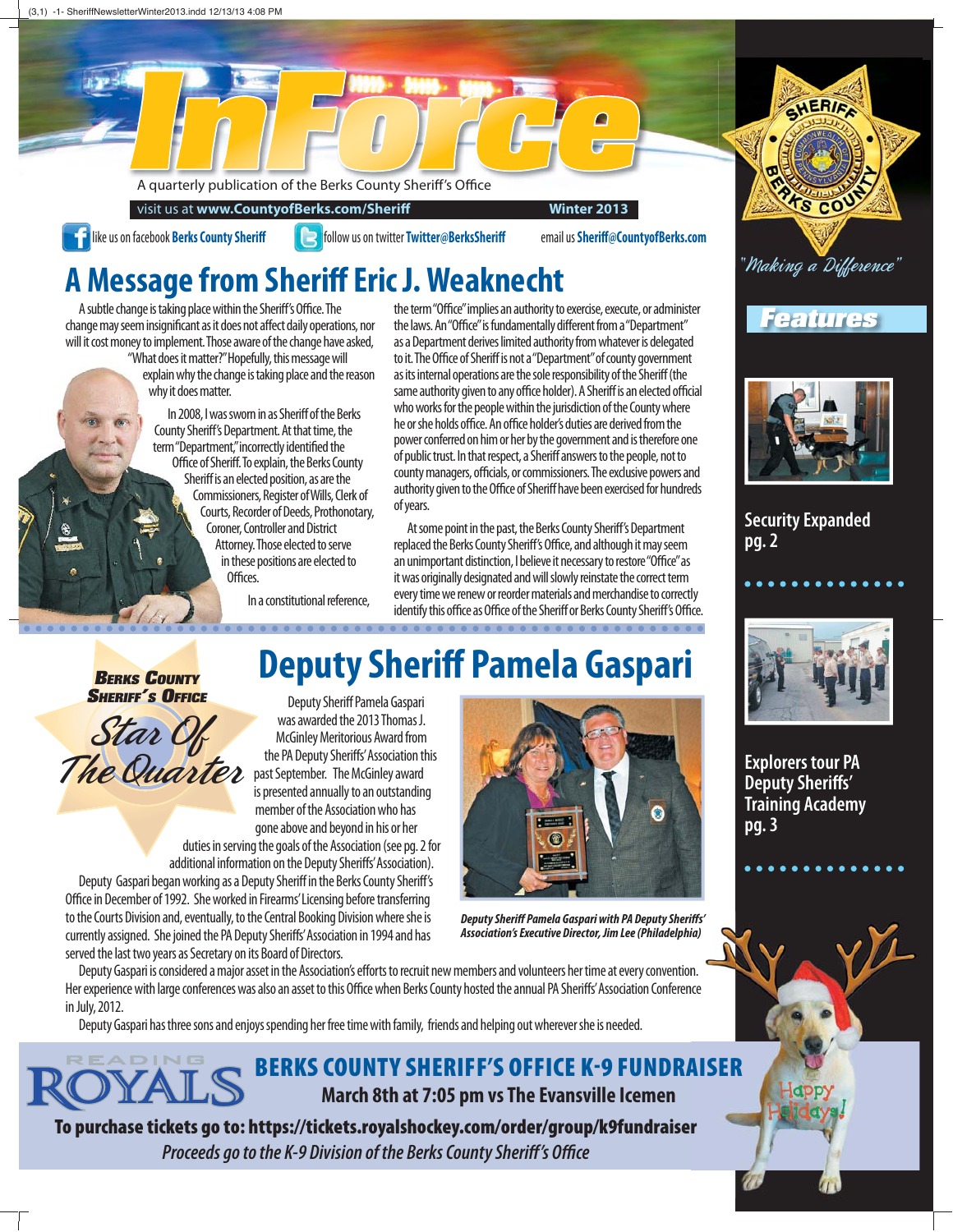# **Security Expanded in Preparation for Investiture of District Court Judge**



U.S. District Judge Jeffrey L. Schmehl

All eyes were on Courtroom 5A on September 27, the day of Investiture of Judge Jeffrey L. Schmehl, former President Judge of Berks County, now a U.S. District Judge. Over 500 spectators attended the event, including state and local politicians and judges from Berks and surrounding counties. Because an event of this magnitude makes it a possible target for harm, many Berks County Sheriff 's Deputies were re-assigned to security, and additional manpower was engaged from outside law enforcement agencies to ensure the safety

of the Courthouse and surrounding areas. Security K-9 sweeps of the garage, hallways, stairwells, and courtrooms in the Courthouse and Services Center were conducted, and dignitaries making their way to Courtroom 5A had to pass by Deputies stationed at all building entrances, outside every elevator bank, and in every hallway and stairwell. A reception following the Investiture took place at the Federal Courthouse where heightened security was also present.



*Sheriff Weaknecht and members of management teams take part in increased security to ensure safety of outside parameter on day of Investiture of U.S. District Judge Jeff rey L. Schmehl. Photos also highlight areas in the Courthouse and Services Center where security was ramped up to ensure the safety of dignitaries and invited guests.*



## **PA DEPUTY SHERIFFS' ASSOCIATION**



The Deputy Sheriffs' Association of Pennsylvania was established in 1975 and has over 1,500 members today. Membership is open to any deputy sworn in by a Sheriff in any of the 67 Counties in Pennsylvania. Its members uphold and defend the Constitution of the United States of America and the Constitution of the Commonwealth of Pennsylvania. Members are encouraged to assist in educating the general public on the duties of deputy sheriffs and "to cooperate with all duly constituted law enforcement agencies and officers and the general public in all matters of mutual interest, and to exchange and disseminate ideas and information to assist in the detection and prevention of crime and the apprehension of criminals and to strive for the highest degree of respect for law and order and the maintenance thereof" [source: dsap.org].

The Association also provides its members with training opportunities and helps to pass legislation that benefits all deputy sheriffs in Pennsylvania. Associate memberships are available to civilians wishing to support the Association.

#### **For more information, log onto www.dsap.org**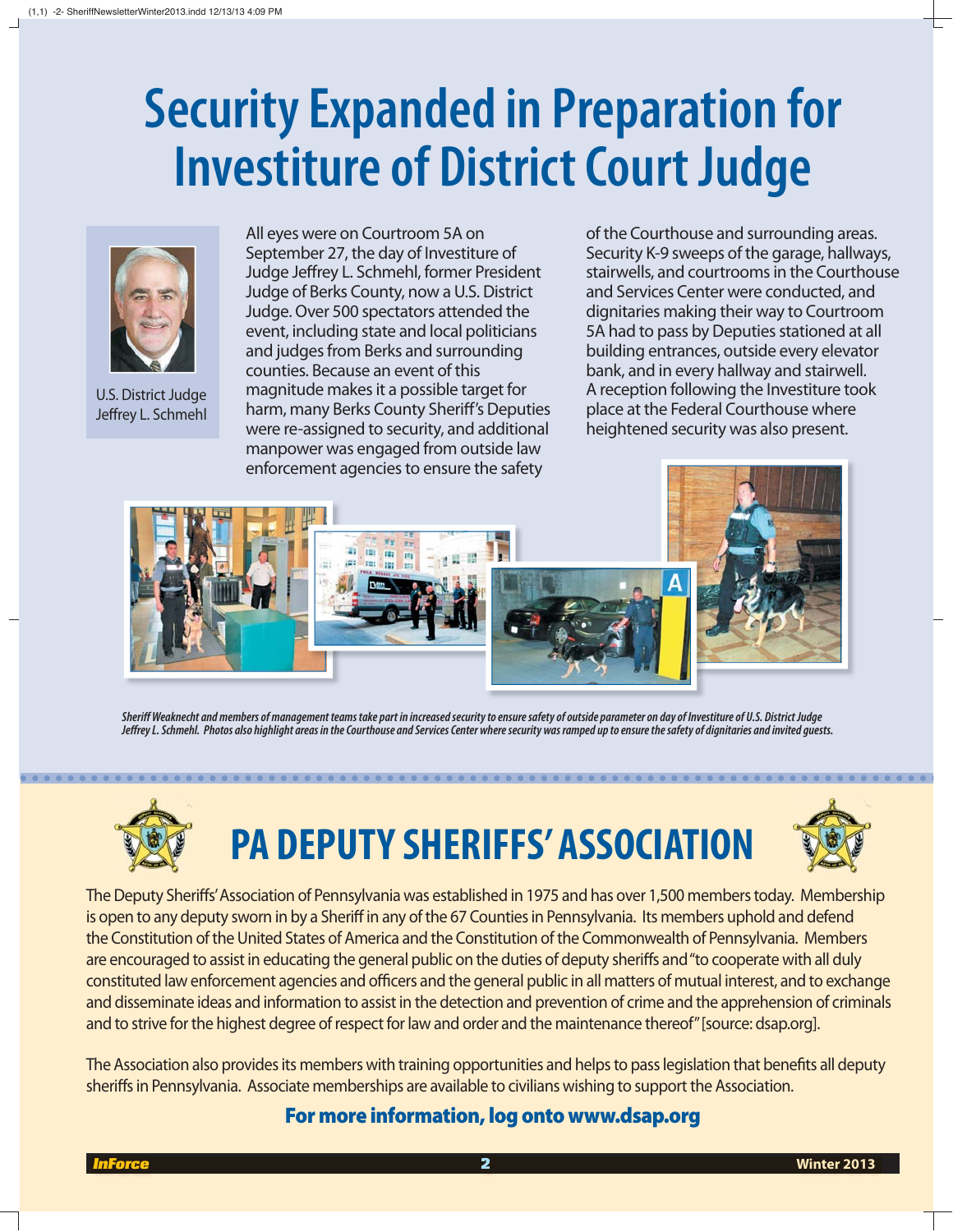# **Explorers Visit Deputy Sheriffs'**

### A highlight of this year's Explorer Post program Deputy Sheriffs' Training Academy at Penn State in St



*The PA Deputy Sheriff s' Academy is mandated by act of the Pennsylvania Legislature and by direction of the Pennsylvania Commission on Crime and Delinquency (PCCD) which work in conjunction with the Training Academy to provide rules, regulations,* 

*policies, and procedures for Deputy training (known as Act 2 training). The 19 week interactive training program prepares Deputies for a full range of law enforcement and court-related duties.*

Members of Explorer Post #027 got a glimpse into different aspects of what a Deputy candidate experiences during a full day tour this past July. The Explorers first visited a mock courtroom where training is videotaped to be used as a teaching tool. Candidates can evaluate individual reactions as courtroom scenarios are played out, all meant to improve decision making, response time, and prisoner control. During this portion of the tour, Explorers learned a tactical maneuver to subdue a prisoner refusing to obey instructions during a court proceeding.

Creating high stress environments for training purposes provides opportunities for Deputy candidates to become accustomed to thinking and acting under pressure. One example of a high stress training exercise is a home or building search -- with unfamiliar doorways, blind corners, in pitch-black rooms with loud music blaring. Deputies wear protective gear for all home and building searches, and Explorers were permitted to walk through a makeshift



*Deputy Gorel helps to demonstrate a tactical maneuver. hands-on exercise* 

home and handle the equipment worn during reallife situations and training exercises.

After lunch, the Explorers were invited to sit in on a classroom lecture about security that ended with a



*Explorers take part in classroom lecture on security.*

to evaluate security vulnerabilities in the Penn State HUB building (Penn State's central community and student activity building). In separate groups, each Explorer helped to present information to the rest of the class



*Explorers preparing to enter the SIM (simulation) house.*

attending the Academy, and all costs associated with attending the Academy are funded through service fees collected on every civil service by Sheriff Deputies in the Commonwealth of Pennsylvania. Training through a Police Academy, on the other hand, is often paid for by

on where each believed security could be tightened in and around the facility.

The Deputy Sheriff Training Academy at Penn State in State College, Pennsylvania is the only Deputy Sheriff training academy in the Commonwealth. Unlike the various Police Academies in Pennsylvania, a Deputy Sheriff candidate must first be hired by a Sheriff 's Office before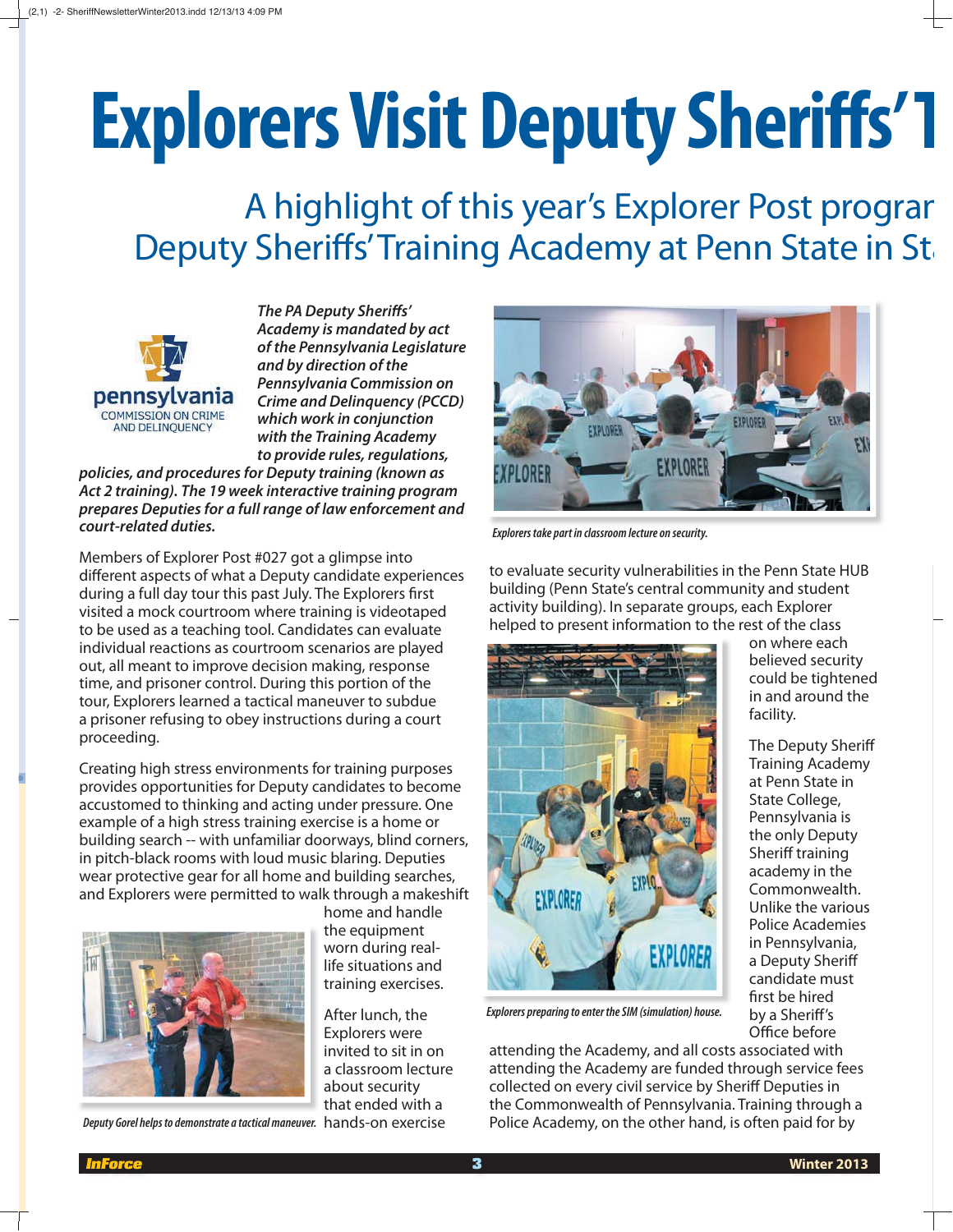# **Training Academy at Penn State**

### n was a tour of the ate College, Pennsylvania.

the individual wanting to work as a police officer. Upon graduating from a Police Academy, that individual must then apply to a Police Department and be hired before being able to work as a police officer. In situations where a newly hired Deputy Sheriff has already received training through a Police Academy (known as Act 120 certification), he or she need only attend the Deputy Sheriffs' Training Academy for two weeks of instruction in civil law.

Exposing Explorers to various aspects of law enforcement is the primary objective of the Program, and an annual tour of the Deputy Sheriffs' Training Academy provides young men and women in the program with a better



*Explorers team up with Deputy Sheriff Cadets to conduct a security analysis check of the building.*

understanding of the training required to become a Deputy Sheriff in Pennsylvania.

## **Berks County Sheriff's Office K-9 Division "Grand-Pawent" Contest Winners!**

Sheriff Weaknecht writes for Berks Encore News at least three times a year in an article entitled "Ask the Sheriff." Those articles provide the Sheriff with an opportunity to address safety issues cared about by Berks County seniors. But safety concerns aren't always the first questions asked! Seniors often

want to know more about the Office's

*Deputy Perry Taglienti with K-9 Blitz and Robert* 





*Deputy Troy Wolf with K-9 Rokk and Jane Hetrick of Fleetwood*



*Deputy Melissa Seidel with K-9 Knight and Jeannette High of West Reading*



**Deputy Scott Henry with K-9 Storm and** *Ron Glovich of Wyomissing*



K-9 annual picnic this past September.

*Deputy Alicia Angstadt with K-9 Roxy and JoAnn Bechtel of Exeter*



*InForce* 4 **Winter 2013**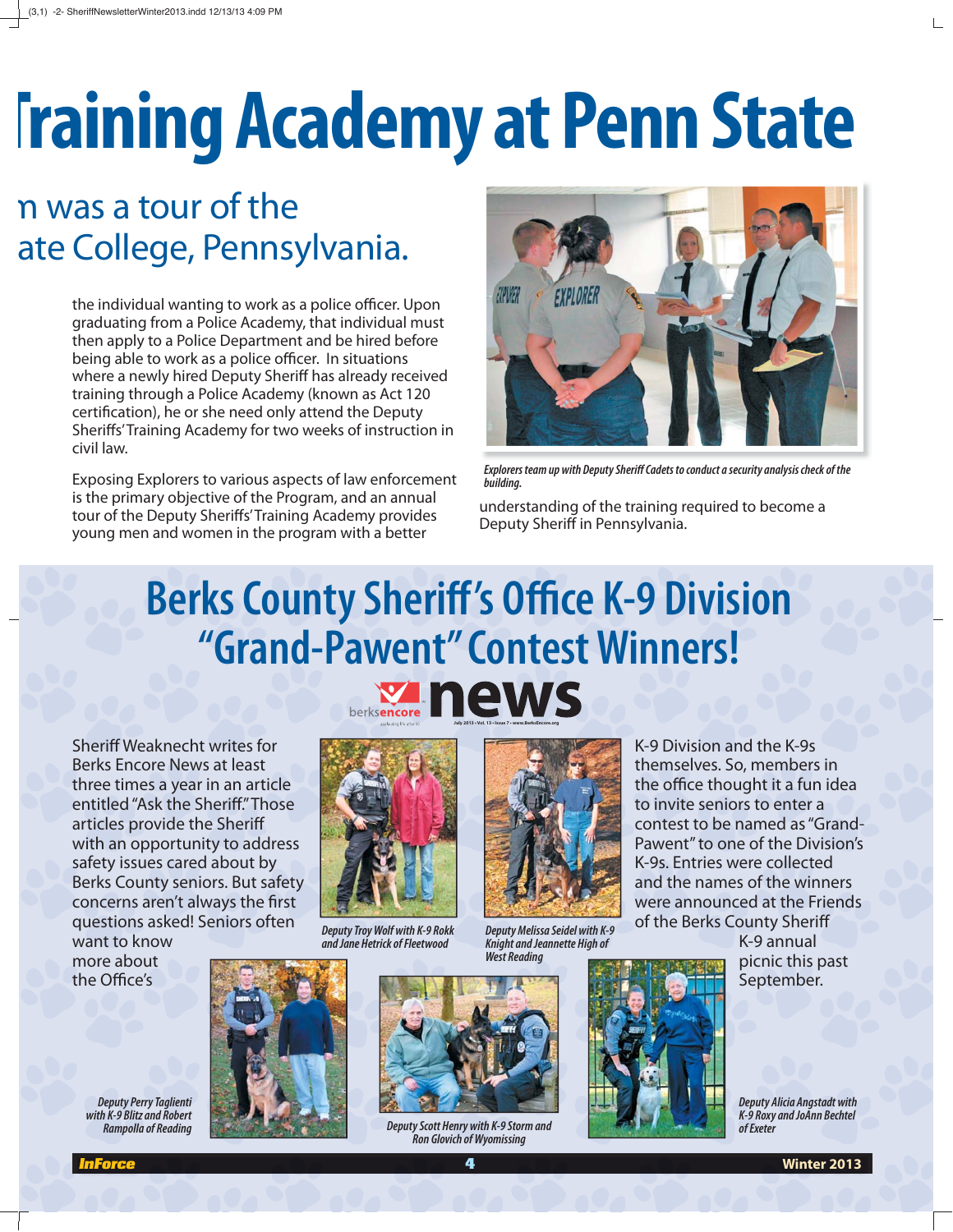# Safety Tips



### **KEEPING SAFETY IN MIND WHEN ALCOHOL IS AT HAND THIS HOLIDAY SEASON**

Most people have long holiday to-do lists that include gift buying, decorating, travel plans and/or hosting holiday get-togethers. Whether or not stocking up on alcoholic beverages makes its way onto your list of items to check off may not matter, as you are more likely to cross paths with someone

who has had too much to drink during the holiday season than at any other time of the year.

Because the holiday season is one of the most dangerous times of the year for alcohol-related accidents and death, it's important to be aware of your surroundings and remain on guard for common indicators of drivers who may have had too much to drink. Some common indicators include weaving, stopping without cause or constant braking, abrupt or illegal turns, slow response to traffic signals or signaling that is inconsistent with driving actions, straddling the center lane marker and/or driving in and out of traffic lanes. If you observe these types of behavior:

- Stay as far away from the other vehicle as possible keeping it in front of you.
- Do not try to pass the vehicle or signal the driver to pull over.
- Pull over and call 9-1-1 to report the location of the vehicle, including the name of the road or cross streets. Provide as many details as you were able to observe, such as license plate number and make, model, and color of the vehicle and direction of travel.

#### **EXECUTE:**<br> **INFORMATION CONTENT AND INFORMATION IS AT HAND**<br> **INFORMATION IS AT HAND**<br> **INFORMATION IS AT HAND**<br> **INFORMATION IS AT HAND**<br>
THEN ALCOHOL IS AT HAND<br>
THEN ALCOHOL IS AT HAND<br>
THEN ALCOHOL IS AT HAND<br>
THEN More holiday parties mean more opportunities to drink. Those who don't drink often can have a lower alcohol tolerance and often underestimate when to stop, and those with a high tolerance for alcohol can consume large amounts before showing the effects of being intoxicated. Add in winter road conditions when driving after drinking, and the odds of being involved in an accident or arrested for DUI increase.

#### **Take a few moments to consider some safety tips when alcohol is part of your holiday plans:**

- Designate a driver before the party begins. This may seem like old news, but designating a driver can not only save the lives of those who have been drinking, but also the lives of innocent drivers and pedestrians who cross paths with the driver who has been drinking.
- Know your limits. If you are going to drink, be responsible and decide ahead of time how many drinks you will have and stick to it. The number of drinks one can consume depends on that person's body weight and height. No matter which website you consult to calculate the number of drinks you can consume, any more than one drink places you in danger of being impaired to drive. Impairment begins with the first drink.
- Mix it up by drinking a nonalcoholic beverage yourself or offering nonalcoholic beverages to your guests.
- If you feel you've had too much to drink, then don't drive. Call a cab or ask someone to drive you home. It's just not worth the risk of injury to yourself or others.

*Please ensure your holiday season is a relaxing, enjoyable and peaceful by remembering to drink in moderation and NEVER DRINK AND DRIVE!* 

*Insist those celebrating with you do the same.*

### **Sheriff's Office Sells Advertising Space**



*Example image as displayed on monitors*

As a way to generate revenue, the Berks County Sheriff's Office now sells advertising space intermittently displayed on two television monitors in the hallway on either side of the Sheriff's Office.

These monitors, which previously just displayed the photos and names of wanted persons on a continual loop, now include advertising messages for legal services.

The monitors are observed by persons waiting to apply for license to carry permits and those waiting with fingerprint orders.

#### **For more information contact Brenda Hein, 610-478-6240 ext. 3206**





ö

ö  $\bullet$ 

 $\bullet$  $\ddot{\bullet}$ 

 $\ddot{\bullet}$ ö

ö

ö ö ó  $\bullet$  $\bullet$  $\bullet$ 

ò  $\bullet$  $\bullet$ ö ö ò ò ò ö ö ö ö ö ö  $\bullet$ ö  $\bullet$ ö ö ò  $\bullet$ 

**Name:** Jose E. Sanchez **Ht/Wt:** 5'08, 225 **DOB:** 1/27/1991 **LKA:** 1033 Pershing Blvd. Reading, Pa 19611 **Charges:** Simple Assault

**Name:** Jonathan Rivera **Ht/Wt:** 5'11, 175 **DOB:** 10/1/1992 **LKA:** 735 Spring St. Reading, Pa 19608 **Charges:** Simple Assault





**Name:** Michael B. Jones **Ht/Wt:** 6'01, 190 **DOB:** 6/27/1993 **LKA:** 207 W. Penn Ave. Robesonia, Pa 19551 **Charges:** Possession of Drugs

**Name**: Julio Ortiz-Lugo **Ht/Wt:** 5'8, 180 lbs **DOB:** 7/14/1983 **LKA:** 1123 Franklin St. Reading, Pa 19602 **Charges:** Murder

*If you have information that can help apprehend any of the fugitives in this publication, call the Berks County Sheriff 's*  **Office Fugitive** *Tip Line at 610-478-6390 or Crime Alert Berks at 1-877-373-9913.*

*All your information will be kept confi dential.*